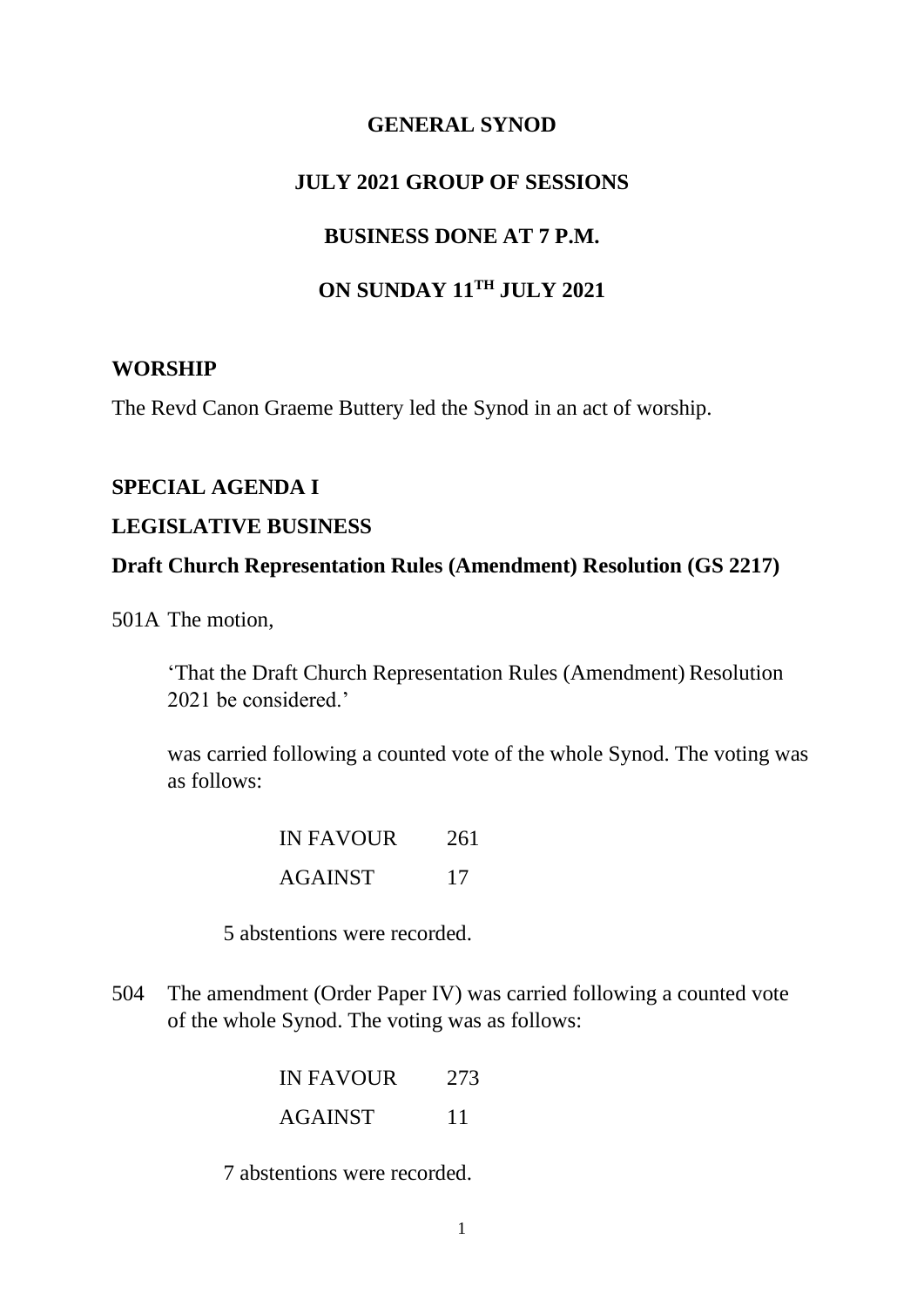501B The motion

'That the Draft Church Representation Rules (Amendment) Resolution 2021 (as amended) be approved.'

was carried after a counted vote by Houses. The voting was as follows

|                | <b>IN FAVOUR</b> | <b>AGAINST</b> |
|----------------|------------------|----------------|
| <b>Bishops</b> | 25               |                |
| Clergy         | 127              |                |
| Laity          | 143              |                |

1 abstention was recorded in the House of Bishops and 1 abstention in the House of Clergy.

The Chair reported that the Church Representation Rules (Amendment) Resolution 2021 would be laid before both Houses of Parliament pursuant to the Statutory Instruments Act 1946.

# **Draft Ecclesiastical Offices (Terms of Service) (Amendment) Regulations (GS 2218)**

502 The motion

That the Draft Ecclesiastical Offices (Terms of Service) (Amendment) Regulations 2021 be approved.'

was carried following a counted vote of the whole Synod. The voting was as follows:

| <b>IN FAVOUR</b> | 261 |
|------------------|-----|
| <b>AGAINST</b>   | 11  |

4 abstentions were recorded.

The Chair reported that the Ecclesiastical Offices (Terms of Service) (Amendment) Regulations 2021 may now be made by the Archbishops' Council.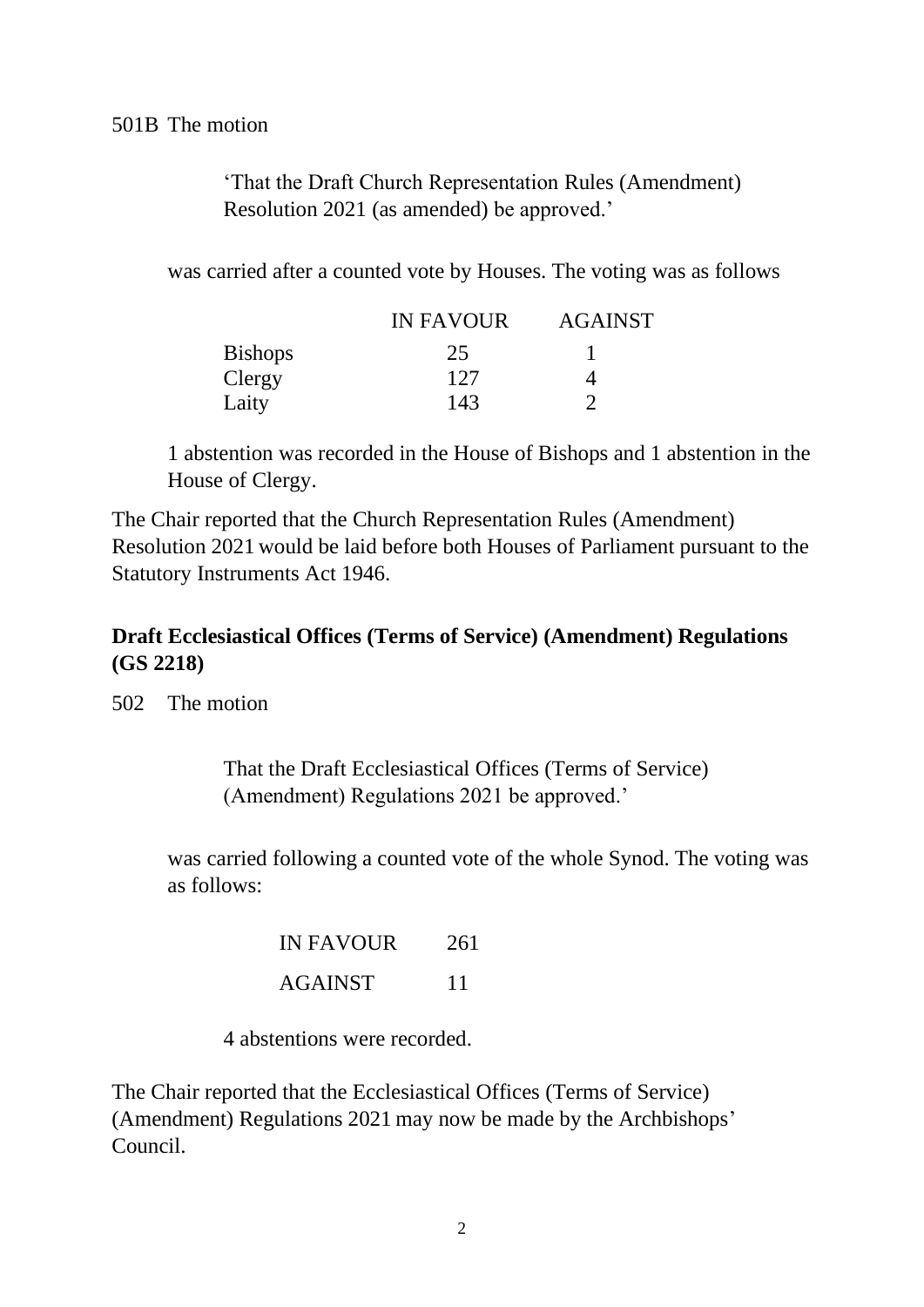# **THE NATURE OF ORDAINED PUBLIC MINISTRY**

23 A presentation was made under Standing Order 107

# **PROPOSALS FOR LEGISLATION TO REPLACE THE CLERGY DISCIPLINE MEASURE 2003 (GS 2219)**

24 The motion

'That this Synod do take note of this Report.'

was carried following a counted vote of the whole Synod. The voting was as follows:

> IN FAVOUR 299 AGAINST 4

5 abstentions were recorded.

99 The motion

'That this Synod:

Believing the proposal in GS 2219 to categorise complaints against clergy as either "complaints" or "misconduct" is likely to perpetuate existing trauma of clergy being subjected to serious formal process for some conduct which does not justify prohibition from ministry and the loss of home or livelihood.; and also believing that the proposed timetable for tabling new legislation will add yet further lengthy delay to remedying the manifest defects of the Clergy Discipline Measure 2003;

- a) urge the proposed implementation group to develop a system of initial assessment that distinguishes between:
	- (i) complaints not involving misconduct
	- (ii) misconduct that is less than serious, and
	- (iii) serious misconduct, with only serious misconduct being subject to investigation by a national agency and a formal tribunal process; and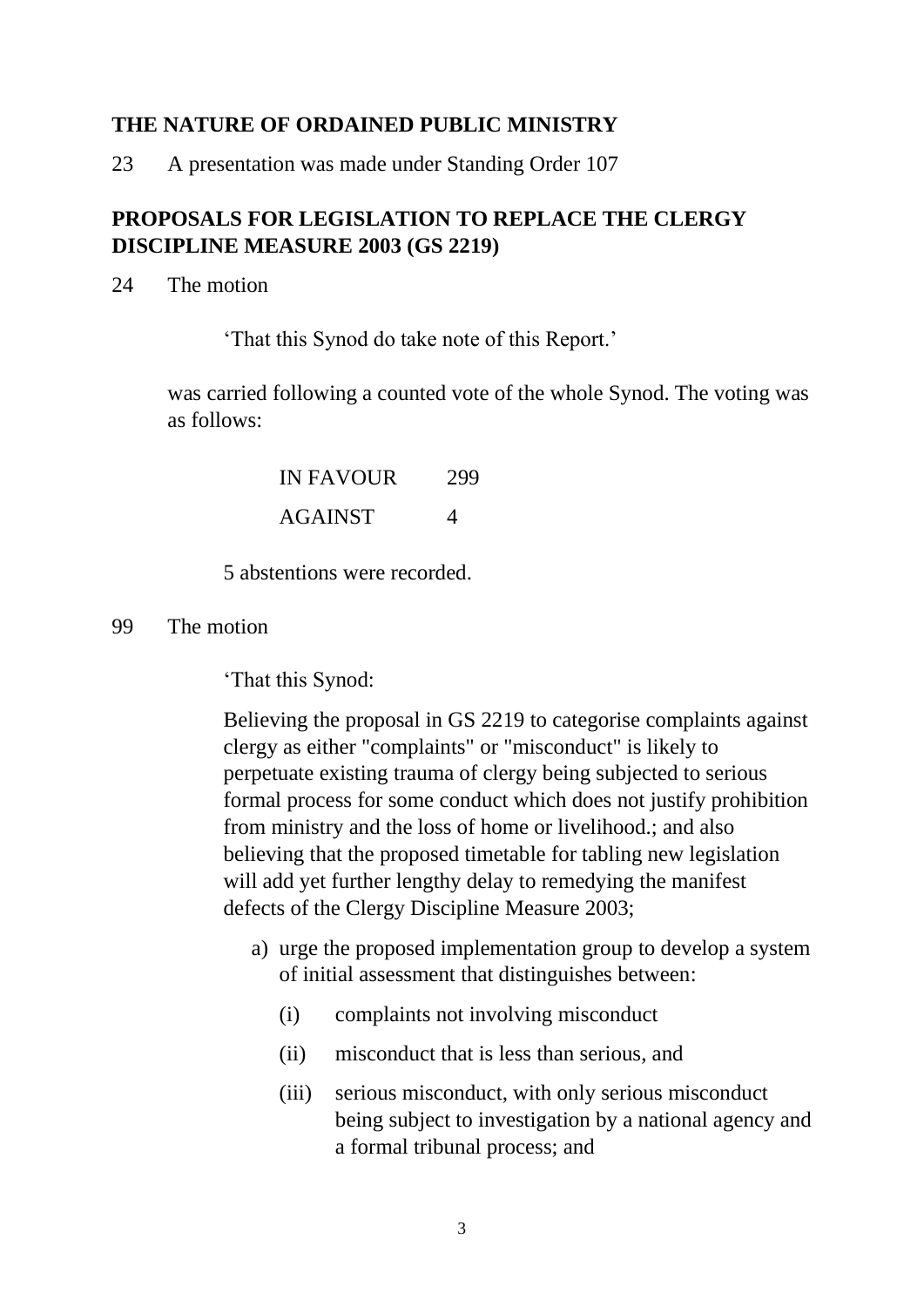b) encourage the business committee to enable the implementation group to present its initial proposals on a proposed approach to Synod in November 2021 so progress can be made with serious intent through the Synod sessions of 2022.'

was carried following a counted vote of the whole Synod. The voting was as follows:

| <b>IN FAVOUR</b> | 238 |
|------------------|-----|
| <b>AGAINST</b>   | 32  |

20 abstentions were recorded.

# **APPOINTMENT OF A MEMBER OF THE ARCHBISHOPS' COUNCIL (GS 2220)**

25 The motion

'That the appointment of Canon John Spence as a member of Archbishops' Council for a further term expiring on 30 September 2023 be approved.'

was carried following a counted vote of the whole Synod. The voting was as follows:

IN FAVOUR 200

AGAINST 7

23 abstentions were recorded.

#### **APPOINTMENT OF EXTERNAL AUDITORS (GS 2221)**

26 The motion